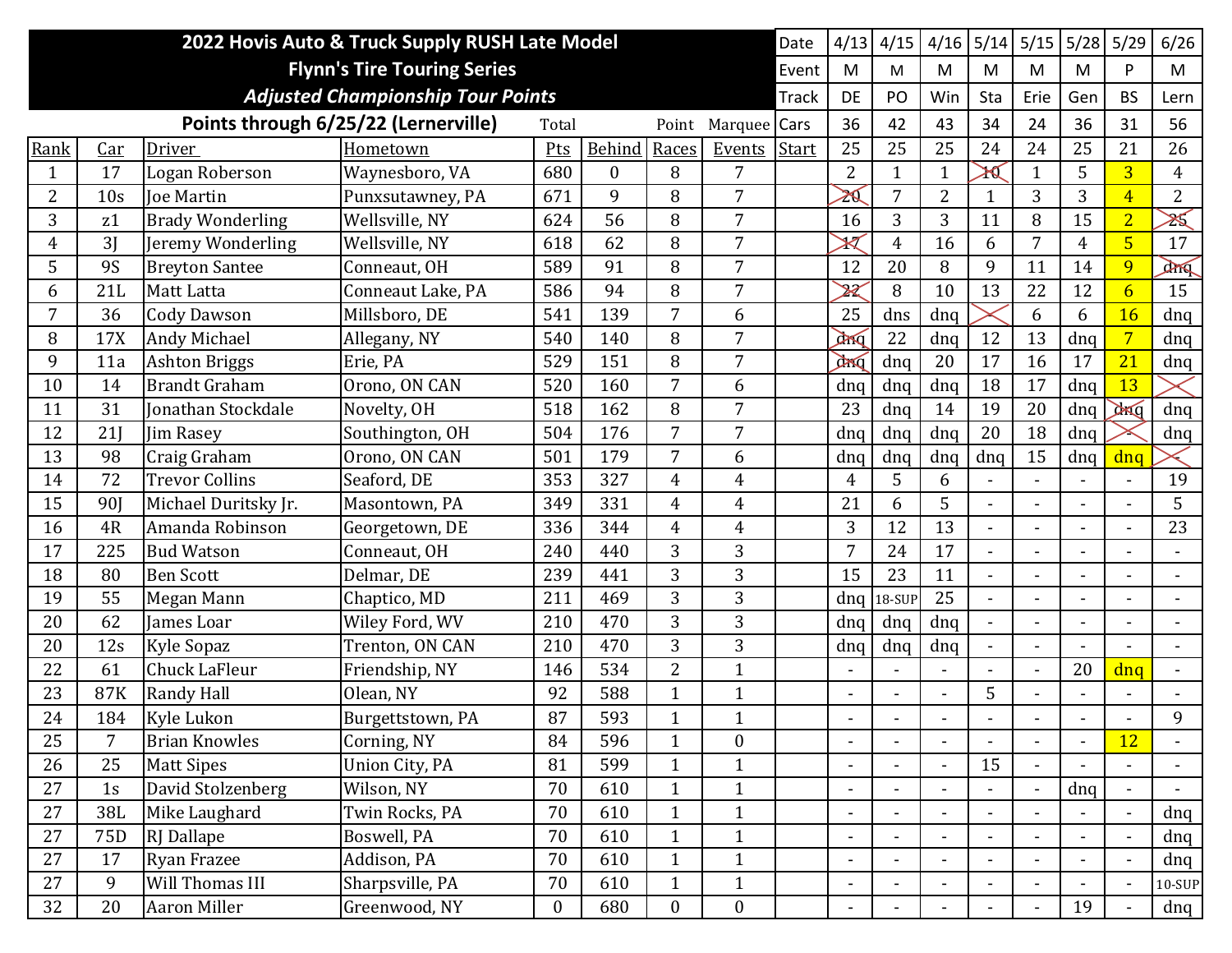|      | 2022 Hovis Auto & Truck Supply RUSH Late Model<br>Date |                           |                                          |                  |        |                  |                  |              |                          |                          | 4/16                     | 5/14                     | 5/15           | 5/28           | 5/29                     | 6/26           |
|------|--------------------------------------------------------|---------------------------|------------------------------------------|------------------|--------|------------------|------------------|--------------|--------------------------|--------------------------|--------------------------|--------------------------|----------------|----------------|--------------------------|----------------|
|      |                                                        |                           | <b>Flynn's Tire Touring Series</b>       |                  |        |                  |                  | Event        | M                        | M                        | M                        | M                        | M              | M              | P                        | M              |
|      |                                                        |                           | <b>Adjusted Championship Tour Points</b> |                  |        |                  |                  | <b>Track</b> | DE                       | PO                       | Win                      | Sta                      | Erie           | Gen            | <b>BS</b>                | Lern           |
|      |                                                        |                           | Points through 6/25/22 (Lernerville)     | Total            |        | Point            | Marquee Cars     |              | 36                       | 42                       | 43                       | 34                       | 24             | 36             | 31                       | 56             |
| Rank | Car                                                    | Driver                    | Hometown                                 | Pts              | Behind | Races            | Events           | Start        | 25                       | 25                       | 25                       | 24                       | 24             | 25             | 21                       | 26             |
| 32   | 64C                                                    | Alan Chapman              | Baldwinsville, NY                        | $\boldsymbol{0}$ | 680    | $\boldsymbol{0}$ | $\boldsymbol{0}$ |              |                          |                          |                          | $\blacksquare$           | $\blacksquare$ | dnq            | $\blacksquare$           |                |
| 32   | 87                                                     | <b>Andrew Hennessy</b>    | Picton, ON CAN                           | $\boldsymbol{0}$ | 680    | $\overline{0}$   | $\boldsymbol{0}$ |              |                          |                          |                          |                          |                |                |                          | 21             |
| 32   | 25A                                                    | <b>Andy Anderson</b>      | Bunker Hill, WV                          | $\mathbf{0}$     | 680    | $\overline{0}$   | $\mathbf{0}$     |              |                          |                          | 22                       |                          |                |                |                          |                |
| 32   | 99B                                                    | Andy Boozel               | Clymer, NY                               | $\theta$         | 680    | $\overline{0}$   | $\boldsymbol{0}$ |              |                          |                          |                          |                          | 12             |                |                          |                |
| 32   | 32A                                                    | <b>Austin Allen</b>       | Canisteo, NY                             | $\theta$         | 680    | $\overline{0}$   | $\mathbf{0}$     |              |                          |                          |                          |                          | $\blacksquare$ | dnq            | 11                       | dnq            |
| 32   | 49K                                                    | <b>Austin Hubbard</b>     | Bridgeville, DE                          | $\overline{0}$   | 680    | $\overline{0}$   | $\mathbf{0}$     |              | 13                       | 10                       | dnq                      | $\blacksquare$           | $\overline{a}$ |                | $\blacksquare$           |                |
| 32   | 57L                                                    | Bo Lockwood               | Brookville, PA                           | $\overline{0}$   | 680    | $\overline{0}$   | $\mathbf{0}$     |              |                          |                          |                          |                          | $\overline{a}$ |                | $\blacksquare$           | dnq            |
| 32   | 14D                                                    | <b>Braeden Dillinger</b>  | Dawson, PA                               | $\boldsymbol{0}$ | 680    | $\boldsymbol{0}$ | $\boldsymbol{0}$ |              | $\blacksquare$           |                          |                          |                          |                |                | $\blacksquare$           | dnq            |
| 32   | 3W                                                     | <b>Branson Woodward</b>   | Winchester, VA                           | $\overline{0}$   | 680    | $\overline{0}$   | $\boldsymbol{0}$ |              |                          |                          | dnq                      |                          |                |                |                          |                |
| 32   | 40                                                     | <b>Brent Bordeaux</b>     | Fredricksburg, VA                        | $\mathbf{0}$     | 680    | $\overline{0}$   | $\mathbf{0}$     |              | $\blacksquare$           | dnq                      |                          |                          | $\overline{a}$ |                |                          |                |
| 32   | 49H                                                    | <b>Brett Hope</b>         | Blenheim, ON CAN                         | $\mathbf{0}$     | 680    | $\overline{0}$   | $\mathbf{0}$     |              | dnq                      | dnq                      | dnq                      | $\blacksquare$           | $\blacksquare$ |                | $\blacksquare$           | $\sim$         |
| 32   | 2B                                                     | <b>Brian Larson</b>       | Russell, PA                              | $\overline{0}$   | 680    | $\overline{0}$   | $\boldsymbol{0}$ |              |                          |                          |                          | 22                       | $\overline{a}$ |                |                          |                |
| 32   | 94                                                     | <b>Bryce Davis</b>        | Canisteo, NY                             | $\boldsymbol{0}$ | 680    | $\overline{0}$   | $\boldsymbol{0}$ |              | $\blacksquare$           |                          | $\blacksquare$           |                          | $\overline{a}$ |                |                          | 13             |
| 32   | 31W                                                    | <b>Buddy Westfall</b>     | Corry, PA                                | $\overline{0}$   | 680    | $\overline{0}$   | $\boldsymbol{0}$ |              |                          |                          | $\overline{\phantom{a}}$ | dnq                      | $\overline{a}$ |                |                          |                |
| 32   | 45C                                                    | <b>Chad Clement</b>       | Dunkirk, NY                              | $\mathbf{0}$     | 680    | $\overline{0}$   | $\theta$         |              | $\blacksquare$           |                          | $\blacksquare$           | dnq                      | $\blacksquare$ |                |                          |                |
| 32   | 91                                                     | Chad Homan                | Penfield, NY                             | $\overline{0}$   | 680    | $\overline{0}$   | $\boldsymbol{0}$ |              | $\blacksquare$           |                          | $\blacksquare$           | $\overline{\phantom{0}}$ | $\overline{a}$ | 1              | $\blacksquare$           |                |
| 32   | 15                                                     | <b>Chad Sines</b>         | Orwell, OH                               | $\overline{0}$   | 680    | $\boldsymbol{0}$ | $\boldsymbol{0}$ |              |                          |                          |                          | $\overline{\phantom{0}}$ |                |                | $\blacksquare$           | dnq            |
| 32   | 57                                                     | <b>Charlie Sandercock</b> | Trenton, ON CAN                          | $\mathbf{0}$     | 680    | $\overline{0}$   | $\boldsymbol{0}$ |              |                          |                          |                          |                          | $\overline{a}$ |                |                          | 24             |
| 32   | 10                                                     | <b>Chris Fleming</b>      | Auburn, NY                               | $\overline{0}$   | 680    | $\overline{0}$   | $\boldsymbol{0}$ |              |                          |                          |                          |                          |                | 8              |                          |                |
| 32   | $1*$                                                   | Chub Frank                | Bear Lake, PA                            | $\overline{0}$   | 680    | $\overline{0}$   | $\mathbf{0}$     |              |                          |                          |                          | 3                        | 9              |                | $\blacksquare$           | 12             |
| 32   | 14c                                                    | <b>Chuck Bowie</b>        | Welcome, MD                              | $\overline{0}$   | 680    | $\overline{0}$   | $\boldsymbol{0}$ |              |                          | 9                        | $\blacksquare$           |                          |                |                |                          |                |
| 32   | 6R                                                     | <b>Chuck Recker</b>       | Pittsburgh, PA                           | $\boldsymbol{0}$ | 680    | $\boldsymbol{0}$ | $\boldsymbol{0}$ |              |                          |                          |                          |                          | $\overline{a}$ |                |                          | dnq            |
| 32   | 28H                                                    | Clate Copeman             | Greensburg, PA                           | $\boldsymbol{0}$ | 680    | $\boldsymbol{0}$ | $\boldsymbol{0}$ |              |                          |                          |                          |                          |                |                |                          |                |
| 32   | 16T                                                    | Clayton Tarabori          | Coudersport, PA                          | $\boldsymbol{0}$ | 680    | $\boldsymbol{0}$ | $\boldsymbol{0}$ |              | $\blacksquare$           | $\blacksquare$           | $\blacksquare$           | $\blacksquare$           | $\blacksquare$ | $\blacksquare$ | dnq                      | $\blacksquare$ |
| 32   | 99B                                                    | <b>Colbey Richman</b>     | Gillette, WY                             | $\boldsymbol{0}$ | 680    | $\boldsymbol{0}$ | $\mathbf{0}$     |              |                          |                          |                          | dnq                      |                |                |                          |                |
| 32   | 84P                                                    | Cole Petrelle             | Follansbee, WV                           | $\bf{0}$         | 680    | $\boldsymbol{0}$ | $\mathbf{0}$     |              | $\blacksquare$           |                          |                          |                          | $\overline{a}$ |                | $\blacksquare$           | dnq            |
| 32   | 5X                                                     | <b>Colton Flinner</b>     | Allison Park, PA                         | $\boldsymbol{0}$ | 680    | $\boldsymbol{0}$ | $\boldsymbol{0}$ |              | $\overline{\phantom{a}}$ | $\overline{\phantom{a}}$ | $\overline{\phantom{a}}$ | $\blacksquare$           | $\blacksquare$ |                | $\blacksquare$           | 8              |
| 32   | 11B                                                    | Daniel Brown Jr.          | Waynesboro, VA                           | $\boldsymbol{0}$ | 680    | $\boldsymbol{0}$ | $\mathbf{0}$     |              |                          |                          | 18                       |                          |                |                |                          |                |
| 32   | 97                                                     | Darrin Waldron            | Stockton, NY                             | $\boldsymbol{0}$ | 680    | $\overline{0}$   | $\boldsymbol{0}$ |              | $\blacksquare$           | $\blacksquare$           | $\blacksquare$           | dnq                      | 19             |                | $\blacksquare$           |                |
| 32   | 3RK                                                    | Daryl Charlier            | Bulger, PA                               | $\boldsymbol{0}$ | 680    | $\boldsymbol{0}$ | $\boldsymbol{0}$ |              | $\blacksquare$           | $\overline{\phantom{a}}$ | $\overline{\phantom{a}}$ | $\blacksquare$           | 5              |                | $\overline{\phantom{a}}$ | 26             |
| 32   | 12                                                     | Dave DuBois               | Corfu, NY                                | $\boldsymbol{0}$ | 680    | $\boldsymbol{0}$ | $\boldsymbol{0}$ |              | $\blacksquare$           |                          | $\blacksquare$           |                          | $\blacksquare$ | 13             |                          | $\sim$         |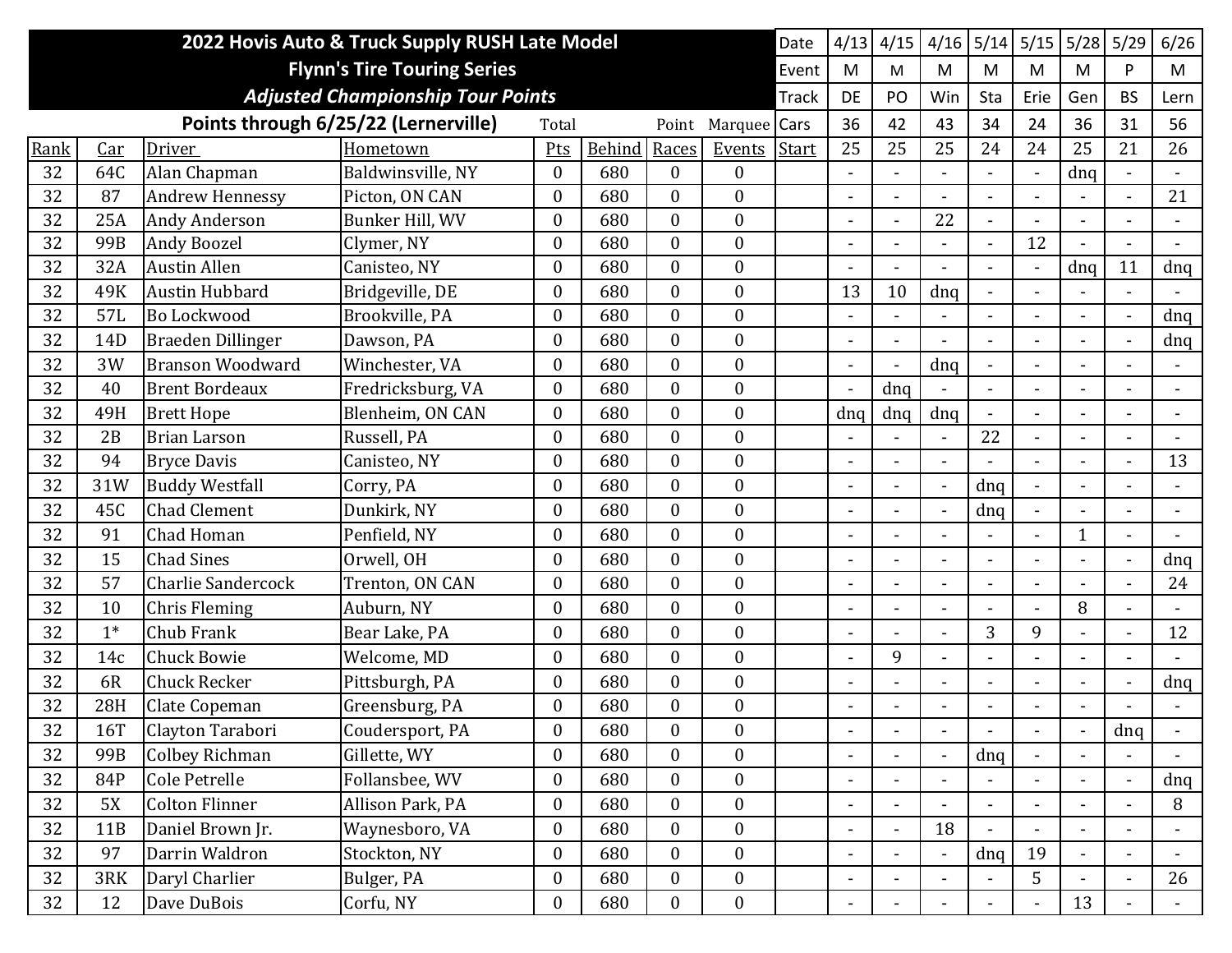|      | 2022 Hovis Auto & Truck Supply RUSH Late Model<br>Date |                       |                                          |                  |        |                  |                  |              |                          |                              | 4/16                     | 5/14                         | 5/15                         | 5/28           | 5/29                     | 6/26           |
|------|--------------------------------------------------------|-----------------------|------------------------------------------|------------------|--------|------------------|------------------|--------------|--------------------------|------------------------------|--------------------------|------------------------------|------------------------------|----------------|--------------------------|----------------|
|      |                                                        |                       | <b>Flynn's Tire Touring Series</b>       |                  |        |                  |                  | Event        | M                        | M                            | M                        | M                            | M                            | M              | P                        | M              |
|      |                                                        |                       | <b>Adjusted Championship Tour Points</b> |                  |        |                  |                  | <b>Track</b> | DE                       | PO                           | Win                      | Sta                          | Erie                         | Gen            | <b>BS</b>                | Lern           |
|      |                                                        |                       | Points through 6/25/22 (Lernerville)     | Total            |        | Point            | Marquee          | Cars         | 36                       | 42                           | 43                       | 34                           | 24                           | 36             | 31                       | 56             |
| Rank | Car                                                    | Driver                | Hometown                                 | Pts              | Behind | Races            | Events           | Start        | 25                       | 25                           | 25                       | 24                           | 24                           | 25             | 21                       | 26             |
| 32   | 24D                                                    | David Dill, Jr.       | Camden, DE                               | $\boldsymbol{0}$ | 680    | $\overline{0}$   | $\mathbf{0}$     |              | dnq                      | dnq                          | dnq                      | $\blacksquare$               |                              |                |                          |                |
| 32   | 55s                                                    | David Pangrazio       | Elba, NY                                 | $\overline{0}$   | 680    | $\boldsymbol{0}$ | $\boldsymbol{0}$ |              | $\overline{\phantom{a}}$ | Ē,                           | $\overline{\phantom{a}}$ | $\blacksquare$               | $\blacksquare$               | 22             |                          | 6              |
| 32   | $\overline{2}$                                         | David Parker          | Sinclairville, NY                        | $\boldsymbol{0}$ | 680    | $\boldsymbol{0}$ | $\boldsymbol{0}$ |              |                          |                              | $\overline{\phantom{0}}$ | 8                            | 23                           |                | 15                       |                |
| 32   | 71L                                                    | Dennis Lunger Jr.     | Albion, PA                               | $\mathbf{0}$     | 680    | $\overline{0}$   | $\mathbf{0}$     |              |                          |                              | $\blacksquare$           | 24                           | 14                           | $\overline{7}$ |                          |                |
| 32   | 96                                                     | Derek Magee           | Millsboro, DE                            | $\mathbf{0}$     | 680    | $\overline{0}$   | $\boldsymbol{0}$ |              | 14                       |                              | $\overline{\phantom{a}}$ | $\qquad \qquad \blacksquare$ | $\overline{\phantom{0}}$     |                | $\overline{\phantom{a}}$ |                |
| 32   | 6                                                      | Dillon Brown          | Gaffney, SC                              | $\overline{0}$   | 680    | $\overline{0}$   | $\mathbf{0}$     |              |                          |                              |                          |                              |                              |                |                          | 3              |
| 32   | 15R                                                    | Donald Lingo Jr.      | Millsboro, DE                            | $\boldsymbol{0}$ | 680    | $\overline{0}$   | $\boldsymbol{0}$ |              | 6                        | 15                           | dnq                      | $\blacksquare$               | $\blacksquare$               |                | $\overline{\phantom{a}}$ |                |
| 32   | 01R                                                    | Doug Ricotta          | Warsaw, NY                               | $\mathbf{0}$     | 680    | $\overline{0}$   | $\boldsymbol{0}$ |              |                          |                              |                          |                              | $\blacksquare$               | 10             |                          |                |
| 32   | 22D                                                    | Draven Kuzminski      | Sugar Grove, PA                          | $\mathbf{0}$     | 680    | $\overline{0}$   | $\mathbf{0}$     |              | $\blacksquare$           |                              | $\overline{\phantom{a}}$ | dnq                          | $\overline{\phantom{a}}$     | $\blacksquare$ | dnq                      |                |
| 32   | 14W                                                    | <b>Dusty Waters</b>   | Portville, NY                            | $\overline{0}$   | 680    | $\overline{0}$   | $\boldsymbol{0}$ |              | $\overline{\phantom{a}}$ |                              | $\blacksquare$           |                              |                              | 9              | 14                       |                |
| 32   | 11P                                                    | Ed Pope Jr.           | Hanover, MD                              | $\overline{0}$   | 680    | $\overline{0}$   | $\boldsymbol{0}$ |              |                          | 21                           |                          |                              |                              |                |                          |                |
| 32   |                                                        | 1020xx Eli Mayhew     | Petawowa, ON CAN                         | $\theta$         | 680    | $\overline{0}$   | $\mathbf{0}$     |              |                          |                              | $\blacksquare$           |                              | $\blacksquare$               |                | $\overline{\phantom{a}}$ | dnq            |
| 32   | <b>18E</b>                                             | Ethan Wilson          | Favetteville, NC                         | $\overline{0}$   | 680    | $\overline{0}$   | $\mathbf{0}$     |              |                          |                              | $\overline{a}$           | $\blacksquare$               | $\overline{a}$               |                | $\blacksquare$           | dnq            |
| 32   | 03                                                     | <b>Garret Paugh</b>   | Elkins, WV                               | $\overline{0}$   | 680    | $\overline{0}$   | $\boldsymbol{0}$ |              | 10                       | 13                           | 7                        |                              |                              |                |                          |                |
| 32   | Y26                                                    | <b>Gary Youngs</b>    | North East, PA                           | $\mathbf{0}$     | 680    | $\boldsymbol{0}$ | $\boldsymbol{0}$ |              | $\blacksquare$           |                              | $\blacksquare$           |                              | 21                           |                |                          |                |
| 32   | 432                                                    | <b>Hunter Proctor</b> | Youngsville, PA                          | $\boldsymbol{0}$ | 680    | $\overline{0}$   | $\boldsymbol{0}$ |              | $\overline{\phantom{a}}$ | $\blacksquare$               | $\blacksquare$           | dnq                          | $\overline{\phantom{a}}$     | $\blacksquare$ | dnq                      |                |
| 32   | 13                                                     | J.J. Mazur            | East Bethany, NY                         | $\mathbf{0}$     | 680    | $\overline{0}$   | $\mathbf{0}$     |              |                          |                              |                          |                              | $\blacksquare$               | 18             |                          |                |
| 32   | 08B                                                    | Jacob Burdette        | Brownsville, MD                          | $\boldsymbol{0}$ | 680    | $\boldsymbol{0}$ | $\boldsymbol{0}$ |              | $\overline{\phantom{a}}$ | $\qquad \qquad \blacksquare$ | 24                       | $\blacksquare$               | $\blacksquare$               |                | $\overline{\phantom{a}}$ |                |
| 32   | 14G                                                    | Jake Gunn             | McDonald, PA                             | $\overline{0}$   | 680    | $\overline{0}$   | $\boldsymbol{0}$ |              | $\blacksquare$           |                              | $\blacksquare$           | $\blacksquare$               | $\overline{a}$               |                | $\blacksquare$           | dnq            |
| 32   | 90                                                     | Jarrod Lyon           | Youngsville, PA                          | $\overline{0}$   | 680    | $\overline{0}$   | $\mathbf{0}$     |              |                          |                              | $\blacksquare$           | $\overline{\phantom{0}}$     | $\blacksquare$               | $\blacksquare$ | dnq                      |                |
| 32   | 75                                                     | Jason Dobson          | Ceres, NY                                | $\boldsymbol{0}$ | 680    | $\boldsymbol{0}$ | $\boldsymbol{0}$ |              | $\blacksquare$           |                              | $\blacksquare$           | $\blacksquare$               | $\blacksquare$               | $\blacksquare$ | dnq                      |                |
| 32   | 29]                                                    | Jason Genco           | Frewsburg, NY                            | $\boldsymbol{0}$ | 680    | $\boldsymbol{0}$ | $\boldsymbol{0}$ |              |                          |                              |                          | 2                            | 4                            | 23             |                          |                |
| 32   | 4                                                      | Jason Knowles         | Addison, NY                              | $\mathbf{0}$     | 680    | $\overline{0}$   | $\boldsymbol{0}$ |              |                          |                              |                          |                              |                              | 11             | 19                       | 18             |
| 32   | 32                                                     | Jeff Hoffman          | Clarendon, PA                            | $\boldsymbol{0}$ | 680    | $\boldsymbol{0}$ | $\boldsymbol{0}$ |              | $\overline{\phantom{a}}$ | $\overline{\phantom{a}}$     | $\overline{\phantom{a}}$ | $\overline{\phantom{a}}$     | $\blacksquare$               | $\blacksquare$ | 17                       | $\blacksquare$ |
| 32   | 8                                                      | Jeremy Pilkerton      | Loveville, MD                            | $\boldsymbol{0}$ | 680    | $\mathbf{0}$     | $\boldsymbol{0}$ |              | $\, 8$                   | 11                           | 19                       |                              |                              |                |                          |                |
| 32   | <b>93J</b>                                             | Jimmy Johnson         | Middleport, NY                           | $\boldsymbol{0}$ | 680    | $\overline{0}$   | $\boldsymbol{0}$ |              | $\overline{\phantom{a}}$ | $\blacksquare$               | $\blacksquare$           | $\blacksquare$               | $\blacksquare$               | 21             | $\blacksquare$           | $\blacksquare$ |
| 32   | 71                                                     | Joe Long              | Conneaut, OH                             | $\boldsymbol{0}$ | 680    | $\boldsymbol{0}$ | $\boldsymbol{0}$ |              | $\blacksquare$           | $\blacksquare$               | $\blacksquare$           | $\blacksquare$               | 10                           | 16             | $\blacksquare$           | $\blacksquare$ |
| 32   | 11W                                                    | Joe Warren            | Georgetown, DE                           | $\boldsymbol{0}$ | 680    | $\overline{0}$   | $\mathbf{0}$     |              | $\mathbf{1}$             |                              | dnq                      |                              | $\mathbf{r}$                 |                |                          |                |
| 32   | 08L                                                    | Joey Love             | LaPlata, MD                              | $\boldsymbol{0}$ | 680    | $\overline{0}$   | $\boldsymbol{0}$ |              | $\blacksquare$           | 17                           | $\blacksquare$           | $\blacksquare$               | $\blacksquare$               |                | $\blacksquare$           |                |
| 32   | 58B                                                    | John Boring           | Valley Grove, WV                         | $\boldsymbol{0}$ | 680    | $\boldsymbol{0}$ | $\boldsymbol{0}$ |              | $\overline{\phantom{a}}$ |                              | $\blacksquare$           |                              | $\qquad \qquad \blacksquare$ |                | $\blacksquare$           | dnq            |
| 32   | 11L                                                    | John Waters           | Whitesville, NY                          | $\boldsymbol{0}$ | 680    | $\boldsymbol{0}$ | $\boldsymbol{0}$ |              | $\blacksquare$           |                              | $\blacksquare$           | $\overline{4}$               | $\blacksquare$               | $\overline{2}$ | $\mathbf{1}$             | 22             |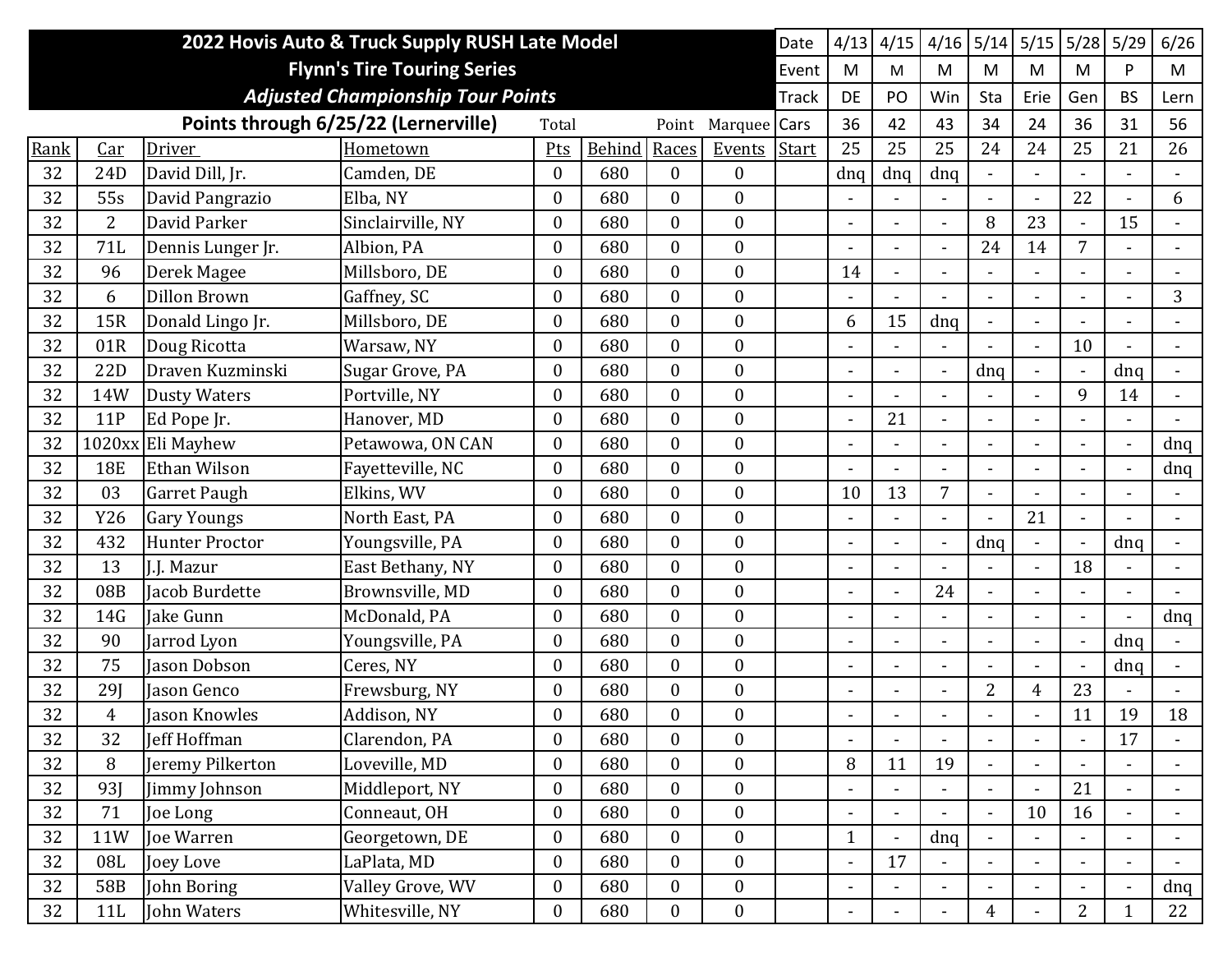|      | 2022 Hovis Auto & Truck Supply RUSH Late Model |                        |                                          |                  |        |                  |                  |              |                          | 4/15                     | 4/16                         | 5/14           | 5/15           | 5/28                     | 5/29           | 6/26           |
|------|------------------------------------------------|------------------------|------------------------------------------|------------------|--------|------------------|------------------|--------------|--------------------------|--------------------------|------------------------------|----------------|----------------|--------------------------|----------------|----------------|
|      | <b>Flynn's Tire Touring Series</b>             |                        |                                          |                  |        |                  |                  |              |                          | M                        | M                            | M              | M              | M                        | P.             | M              |
|      |                                                |                        | <b>Adjusted Championship Tour Points</b> |                  |        |                  |                  | <b>Track</b> | DE                       | PO                       | Win                          | Sta            | Erie           | Gen                      | <b>BS</b>      | Lern           |
|      |                                                |                        | Points through 6/25/22 (Lernerville)     | Total            |        | Point            | Marquee Cars     |              | 36                       | 42                       | 43                           | 34             | 24             | 36                       | 31             | 56             |
| Rank | Car                                            | Driver                 | Hometown                                 | Pts              | Behind | Races            | Events           | Start        | 25                       | 25                       | 25                           | 24             | 24             | 25                       | 21             | 26             |
| 32   | 85                                             | <b>Jon Rivers</b>      | Basom, NY                                | $\mathbf{0}$     | 680    | $\boldsymbol{0}$ | $\overline{0}$   |              | $\blacksquare$           |                          |                              |                | $\blacksquare$ | dnq                      |                |                |
| 32   | 33                                             | Josh Ferry             | Cochranton, PA                           | $\mathbf{0}$     | 680    | $\boldsymbol{0}$ | $\boldsymbol{0}$ |              | $\blacksquare$           |                          | $\blacksquare$               | 7              |                |                          | $\blacksquare$ | dnq            |
| 32   | 6F                                             | <b>Iustin Fulton</b>   | Staunton, VA                             | $\mathbf{0}$     | 680    | $\boldsymbol{0}$ | $\boldsymbol{0}$ |              | 18                       | dnq                      |                              |                |                |                          |                |                |
| 32   | 66                                             | Justin Kann            | Huntingdon, PA                           | $\mathbf{0}$     | 680    | $\overline{0}$   | $\overline{0}$   |              | $\overline{\phantom{a}}$ |                          | $\blacksquare$               |                |                |                          |                | 11             |
| 32   | 6                                              | Kassandra Norman       | Gerry, NY                                | $\theta$         | 680    | $\boldsymbol{0}$ | $\boldsymbol{0}$ |              | $\overline{\phantom{a}}$ |                          | $\qquad \qquad \blacksquare$ |                |                |                          |                |                |
| 32   | 01W                                            | <b>Khole Wanzer</b>    | Cambridge Springs, PA                    | $\mathbf{0}$     | 680    | $\overline{0}$   | $\boldsymbol{0}$ |              | $\blacksquare$           |                          | $\overline{a}$               | 16             | 24             |                          |                |                |
| 32   | 26                                             | <b>Kurt Stebbins</b>   | Wellsville, NY                           | $\mathbf{0}$     | 680    | $\boldsymbol{0}$ | $\boldsymbol{0}$ |              | $\blacksquare$           |                          | $\blacksquare$               | $\sim$         | $\blacksquare$ |                          | dnq            | dnq            |
| 32   | 99                                             | <b>Kyle Hardy</b>      | Stephens City, VA                        | $\mathbf{0}$     | 680    | $\overline{0}$   | $\boldsymbol{0}$ |              | 5                        | 2                        | $\overline{4}$               |                | $\overline{2}$ |                          |                |                |
| 32   | 5C                                             | Levi Crowl             | Clear Spring, MD                         | $\mathbf{0}$     | 680    | $\overline{0}$   | $\boldsymbol{0}$ |              | $\overline{\phantom{a}}$ |                          | 21                           |                |                |                          | $\blacksquare$ | dnq            |
| 32   | 99*                                            | Logan Jaquay           | Bear Lake, PA                            | $\mathbf{0}$     | 680    | $\overline{0}$   | $\boldsymbol{0}$ |              | $\blacksquare$           |                          | $\blacksquare$               |                |                |                          |                | dnq            |
| 32   | 1 <sub>N</sub>                                 | Mark Whitener          | Middleburg, FL                           | $\mathbf{0}$     | 680    | $\boldsymbol{0}$ | $\boldsymbol{0}$ |              |                          |                          |                              |                |                |                          |                | $\mathbf{1}$   |
| 32   | 24                                             | <b>Mason Diaz</b>      | Manassas, VA                             | $\theta$         | 680    | $\overline{0}$   | $\overline{0}$   |              | 19                       | 25                       | 12                           |                |                |                          |                |                |
| 32   | 58                                             | Mason Zeigler          | Chalk Hill, PA                           | $\theta$         | 680    | $\overline{0}$   | $\boldsymbol{0}$ |              | $\blacksquare$           |                          | $\overline{a}$               |                |                |                          | $\blacksquare$ | 14             |
| 32   | 10A                                            | Matt Ashworth          | Mechanicsville, VA                       | $\mathbf{0}$     | 680    | $\overline{0}$   | $\boldsymbol{0}$ |              | $\blacksquare$           | dnq                      | $\overline{a}$               |                |                |                          |                |                |
| 32   | 84                                             | <b>Matt Hill</b>       | Georgetown, DE                           | $\overline{0}$   | 680    | $\boldsymbol{0}$ | $\boldsymbol{0}$ |              | 9                        | dnq                      | $\blacksquare$               |                |                |                          |                |                |
| 32   | 38G                                            | Michael Goudie         | Gravenhurst, ON CAN                      | $\mathbf{0}$     | 680    | $\boldsymbol{0}$ | $\boldsymbol{0}$ |              | $\overline{\phantom{a}}$ |                          | $\blacksquare$               |                |                |                          | $\blacksquare$ | dnq            |
| 32   | N <sub>1</sub>                                 | <b>Michael Norris</b>  | Sarver, PA                               | $\mathbf{0}$     | 680    | $\overline{0}$   | $\mathbf{0}$     |              | $\blacksquare$           |                          |                              |                |                |                          |                | $\overline{7}$ |
| 32   | 74                                             | Mike Franklin          | Winchester, VA                           | $\mathbf{0}$     | 680    | $\boldsymbol{0}$ | $\boldsymbol{0}$ |              | $\blacksquare$           | $\blacksquare$           | dnq                          |                |                |                          |                |                |
| 32   | 12R                                            | Mike Raleigh           | Huntingtown, MD                          | $\theta$         | 680    | $\overline{0}$   | $\boldsymbol{0}$ |              | $\overline{\phantom{a}}$ | 14                       |                              |                | $\blacksquare$ |                          |                |                |
| 32   | 18                                             | Mike Wonderling        | Wellsville, NY                           | $\mathbf{0}$     | 680    | $\overline{0}$   | $\overline{0}$   |              | $\blacksquare$           |                          | $\overline{a}$               | $\sim$         | $\blacksquare$ | 25                       | 8              | 16             |
| 32   | 92                                             | <b>Nick Davis</b>      | Millsboro, DE                            | $\mathbf{0}$     | 680    | $\boldsymbol{0}$ | $\boldsymbol{0}$ |              | 11                       | 16                       | 9                            |                |                |                          |                |                |
| 32   | 38                                             | Nick Love              | Hughesville, MD                          | $\mathbf{0}$     | 680    | $\boldsymbol{0}$ | $\boldsymbol{0}$ |              | $\blacksquare$           | dnq                      | $\blacksquare$               |                |                |                          |                |                |
| 32   | 31B                                            | <b>Noah Brunell</b>    | New Alexandria, PA                       | $\overline{0}$   | 680    | $\theta$         | $\overline{0}$   |              |                          |                          |                              |                |                |                          |                | dnq            |
| 32   | 360                                            | <b>Raymond Houser</b>  | Westfield, PA                            | $\boldsymbol{0}$ | 680    | $\boldsymbol{0}$ | $\boldsymbol{0}$ |              | $\overline{\phantom{a}}$ | $\blacksquare$           | $\blacksquare$               | dnq            | $\blacksquare$ | $\blacksquare$           | $\blacksquare$ | $\blacksquare$ |
| 32   | 24C                                            | Rob Coffaro            | Slippery Rock, PA                        | $\boldsymbol{0}$ | 680    | $\boldsymbol{0}$ | $\boldsymbol{0}$ |              | $\overline{\phantom{a}}$ |                          |                              |                |                |                          |                | dnq            |
| 32   | 00                                             | Ryan Goudie            | Gravenhurst, ON CAN                      | $\mathbf{0}$     | 680    | $\mathbf{0}$     | $\boldsymbol{0}$ |              | $\overline{\phantom{a}}$ |                          | $\blacksquare$               | $\blacksquare$ | $\blacksquare$ |                          | $\blacksquare$ | dnq            |
| 32   | 4s                                             | <b>Ryan Montgomery</b> | Fairmont, WV                             | $\overline{0}$   | 680    | $\overline{0}$   | $\boldsymbol{0}$ |              | $\blacksquare$           | $\overline{\phantom{0}}$ | $\blacksquare$               |                | $\blacksquare$ | $\blacksquare$           | $\blacksquare$ | 20             |
| 32   | 27                                             | Scott Dellahoy Jr.     | Falconer, NY                             | $\mathbf{0}$     | 680    | $\mathbf{0}$     | $\overline{0}$   |              | $\blacksquare$           | $\overline{a}$           | $\blacksquare$               | dq0            | $\blacksquare$ |                          |                |                |
| 32   | 5G                                             | Scott Gurdak           | Bear Lake, PA                            | $\boldsymbol{0}$ | 680    | $\overline{0}$   | $\boldsymbol{0}$ |              | $\blacksquare$           |                          | $\blacksquare$               | 14             | $\blacksquare$ | $\blacksquare$           | 20             | $\blacksquare$ |
| 32   | 40s                                            | Scott Sweeney Jr.      | Stephens City, VA                        | $\boldsymbol{0}$ | 680    | $\boldsymbol{0}$ | $\boldsymbol{0}$ |              | $\blacksquare$           |                          | 15                           |                |                | $\overline{\phantom{a}}$ |                |                |
| 32   | 99B                                            | <b>Shane Crotty</b>    | Corry, PA                                | $\boldsymbol{0}$ | 680    | $\boldsymbol{0}$ | $\boldsymbol{0}$ |              | $\blacksquare$           |                          |                              |                | $\blacksquare$ |                          | $\blacksquare$ | dnq            |